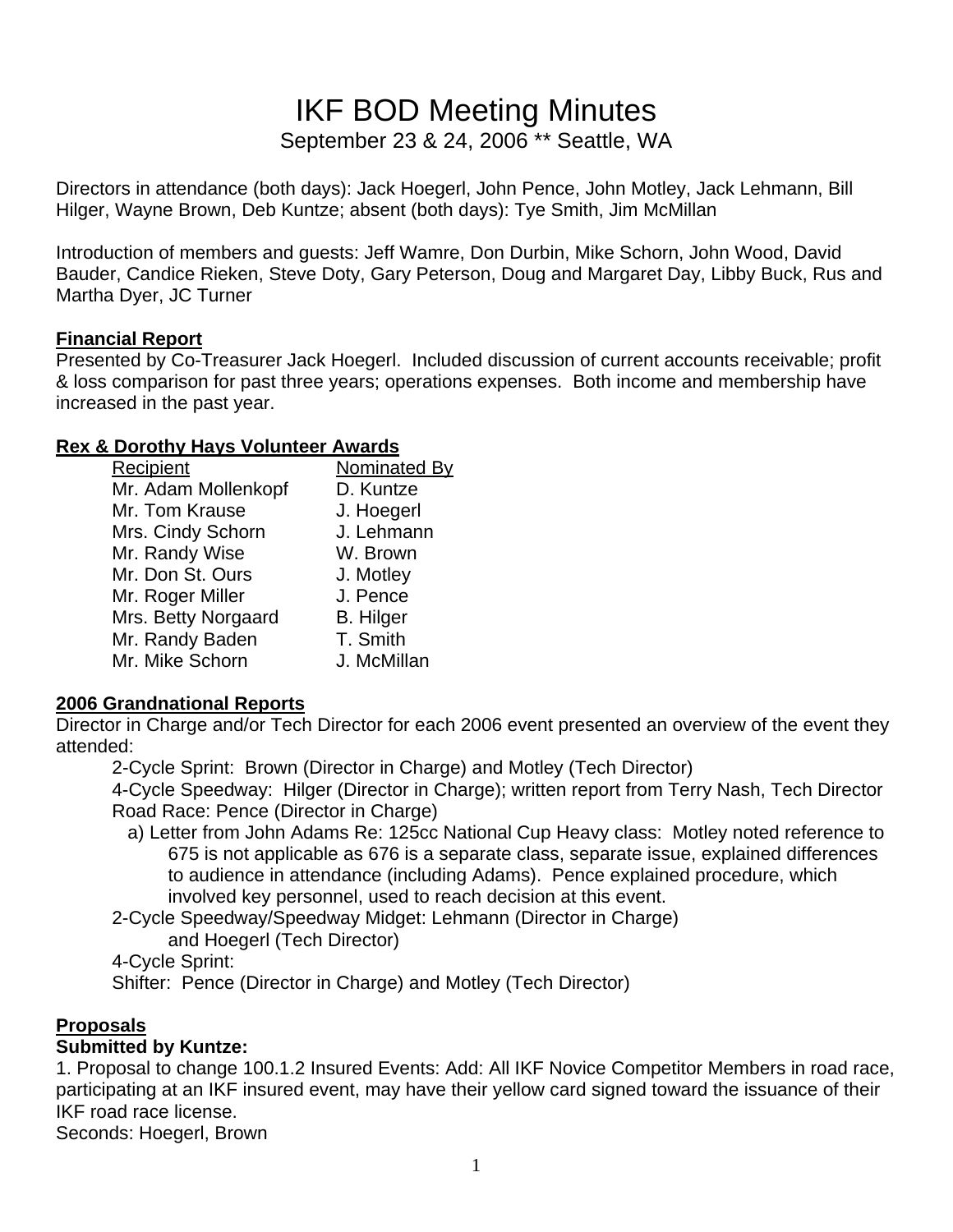In Favor: Hoegerl, Motley, Hilger, Brown, Kuntze Abstain: Pence

# )**Passed**

Note: Proposals 2 & 3 were voted on simultaneously.

2. New: 100.1.2.1 Combined Races/Series. Should an IKF club/track/promoter host another series/event in conjunction with their Regional Event, all class rules and technical information must be submitted to IKF for approval. All competitors and spectators of the event are to be IKF insured. Seconds: Brown, Motley

Proposal amended to be applicable to Road Race only.

3. Proposal to change 100.1.3 IKF Regional Events last sentence from: All competitors must be IKF members To: All competitors competing in the IKF National or Regional classes must be IKF members. Other classes will be classified under 100.1.2 Insured Events. Seconds: Brown, Motley Proposal amended to be applicable to Road Race only. In favor: Hoegerl, Motley, Hilger, Brown, Kuntze Opposed: Pence )**Passed**

4. Proposal to delete: 104.17.4 In addition to having a qualified IKF Road race license, a competitor desiring to compete at a Road Race National must have participated in three (3) Road Race events, since last year's Road Race Grand Nationals and will be allowed to participate in all classes offered. Then add to: 104.17.5 If an entrant's name does not appear on the list verifying the 3 race requirement, that entrant will not be allowed to participate in the Grand National event. EXCEPTION: A waiver or as outlined in 104.17.5.1 for Road Race.

104.17.5.1 For Road Race an entrant to the IKF Grand Nationals must be an IKF member by May 1<sup>st</sup> and submit to the IKF office/Road Race Committee chairman racing qualifications (and license fee if applicable) for approval for a Road Race License. Upon approval the competitor may enter the Road Race Grand Nationals. Gridding for these entrants will be after the Preferred Positions (see 311.3). Seconds: Brown, Motley

Opposed: Hoegerl, Pence, Motley, Hilger, Brown, Kuntze

# )**Failed**

# **Submitted by Pence:**

5. In all Divisions, any class that does not have min 3 entries in 2 consecutive GN shall be removed from the GN list.

Seconds: Hoegerl, Motley

In favor: Hoegerl, Pence, Motley, Hilger, Brown, Kuntze

# )**Passed**

6. In RR, any class that is chosen not to be run at 3 consecutive GN shall be removed from the GN list (excluding Junior classes) Seconds: Kuntze, Brown In favor: Hoegerl, Pence, Motley, Hilger, Brown, Kuntze

# )**Passed**

7. Any TAG motor that is not represented in the Grand Nationals, Tag division or Road Race for 3 consecutive years be dropped from the TAG motor list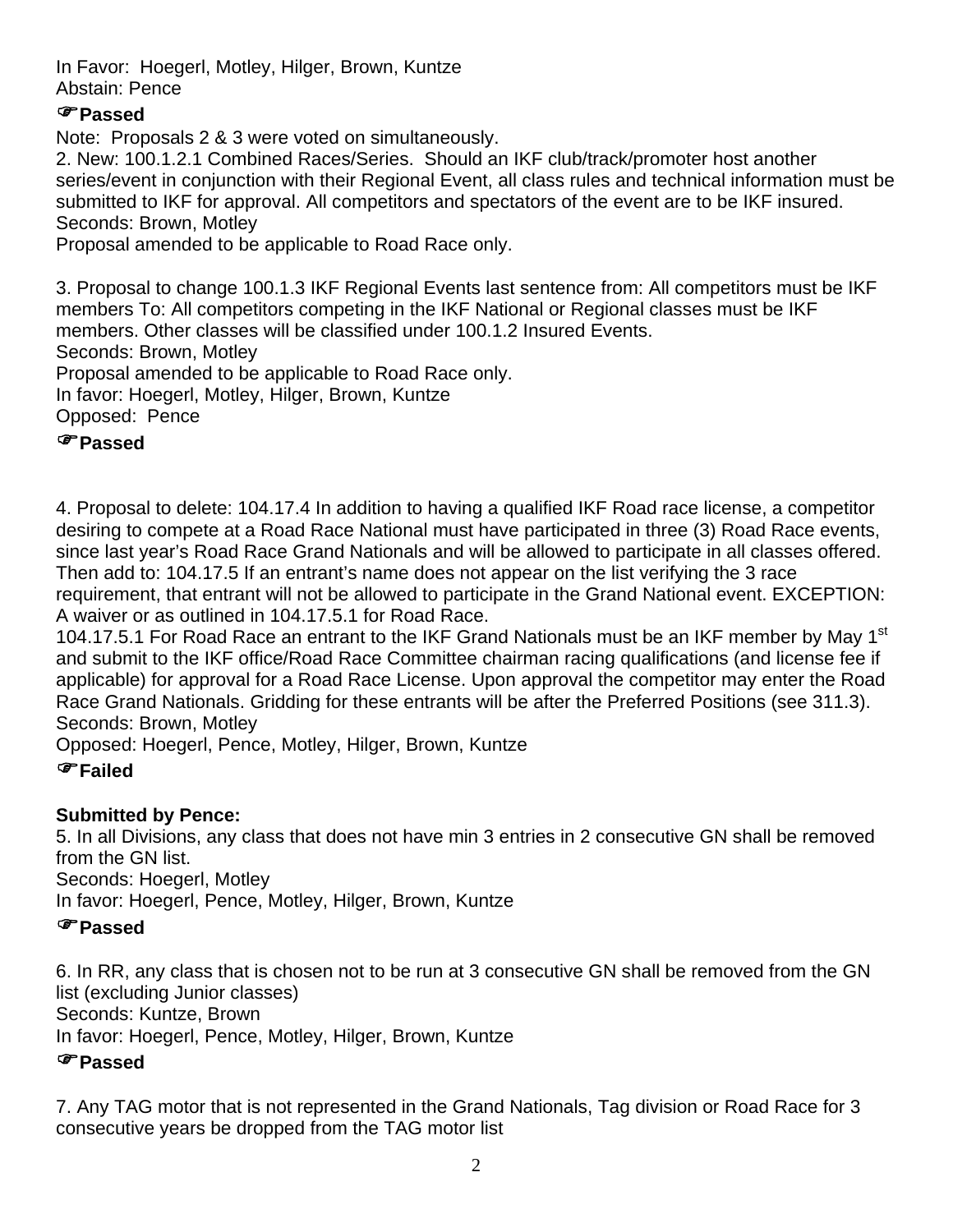Seconds: Brown, Motley In favor: Hoegerl, Pence, Motley, Hilger, Brown, Kuntze

# )**Passed**

8. In 4 Cycle Speedway, allow Animal (with weight to be determined) in Masters class Seconds: Hilger, Brown Opposed: Hoegerl, Pence, Motley, Hilger, Brown, Kuntze

# )**Failed**

# **Submitted by Hoegerl:**

9. Remove note at end of Section 402 of Speedway classes that states: No water-cooled engines allowed in 2-cycle Speedway classes. Seconds: Brown, Hilger In favor: Hoegerl, Pence, Motley, Hilger, Brown, Kuntze

# )**Passed**

10. Remove two sentences in Section 617.12 Ignition, Yamaha: Ignition keys must fill slots in crankshaft and flywheel. Key width shall be .115 min. No-Go. Replace with: Key is required, but is a non-tech item.

Seconds: Brown, Kuntze

In favor: Hoegerl, Pence, Motley, Hilger, Brown, Kuntze

# )**Passed**

11. Add to Section 603 general notes covering all 2-cycle engines, No ceramic ball or any type of exotic design main bearings permitted. Remove wording non-tech throughout 600 section. Seconds: Brown, Motley In favor: Pence, Motley, Brown, Kuntze Opposed: Hoegerl, Hilger

# )**Passed**

# **Submitted by Motley:**

12. Adopt JICA (Junior Intercontinental A) and ICA (Intercontinental A) as Regional Championship Classes (2-Cycle Sprint). This will bring us in line with all the other major organizations. Seconds: Hoegerl, Brown In favor: Hoegerl, Pence, Motley, Hilger, Kuntze Absent: Brown

# )**Passed**

# **Submitted by Hilger:**

13. In 4-Cycle Speedway, allow Animal Limited (with weight to be determined) in SLS class. Seconds: Hoegerl, Pence In favor: Hoegerl, Pence, Motley, Hilger, Kuntze Absent: Brown

# )**Passed**

# **Submitted by Pence:**

14. In section 304.3 add Gas-Gas 250 to list of approved engines for ICE, subject to technical approval.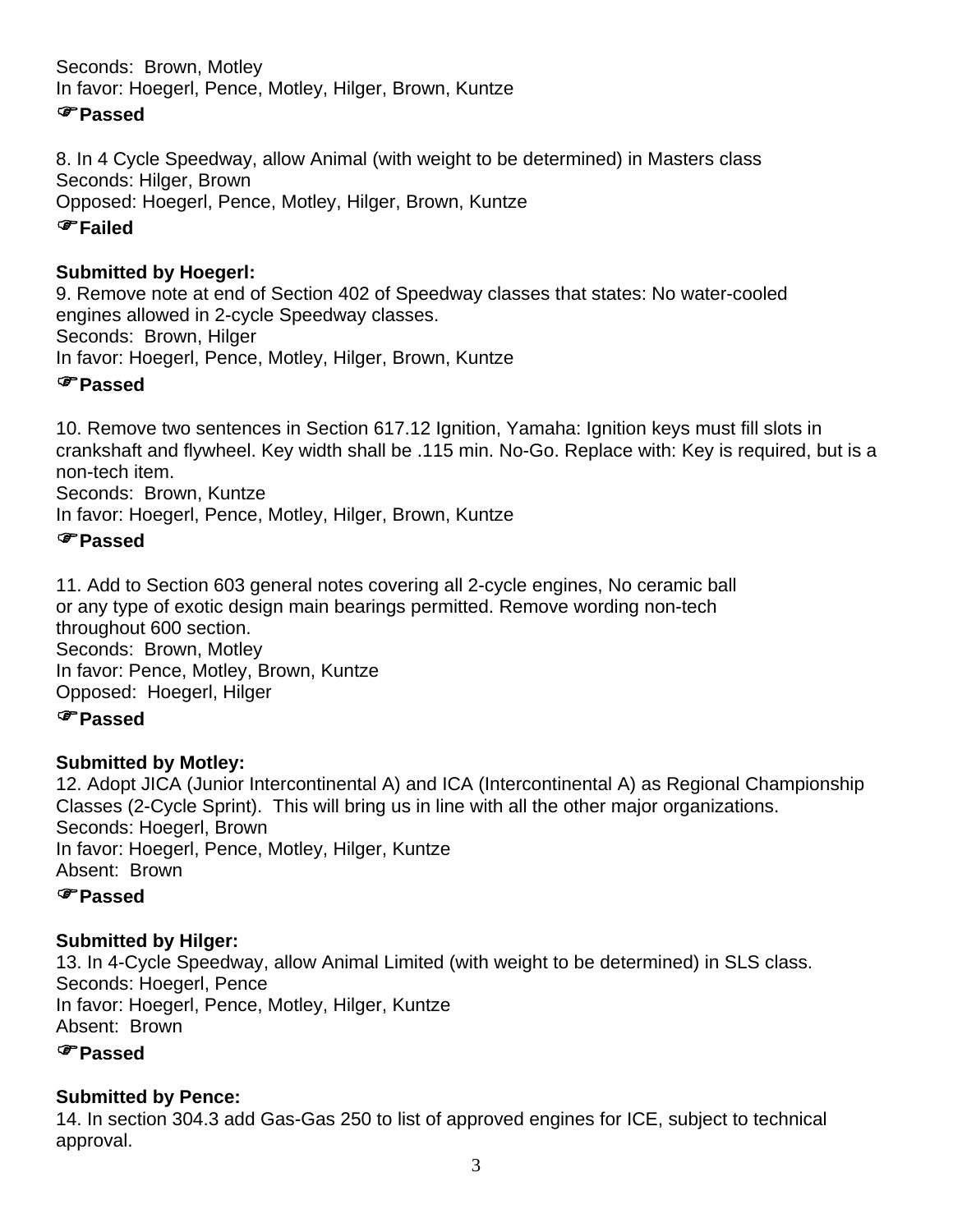Seconds: Motley, Kuntze In favor: Hoegerl, Pence, Motley, Hilger, Kuntze Absent: Brown

# )**Passed**

15. Replace verbiage from 651.3 with verbiage from 675.14 Seconds: Pence, Brown In favor: Hoegerl, Pence, Motley, Hilger, Brown, Kuntze

# )**Passed**

# **Participation Stats / Grandnational Classes**

\*2-Cycle Speedway / Speedway Midget: no changes

\*4-Cycle Speedway:

 a) Junior II Stock Animal Heavy (330 lbs) will replace Junior Champ Animal class b) Motion by Hilger to remove Sr. Champ from the Grandnational schedule due to low participation (will remain a Regional Championship class); second – Brown In favor: Hoegerl, Pence, Motley, Hilger, Brown, Kuntze

# )**Passed**

\*2-Cycle Sprint: no changes

- \*4-Cycle Sprint: no changes
	- a) Motion by Pence to remove Stock Heavy, IKF Spec Ltd., Super Junior I Heavy (each will remain a Regional Championship class); second – Hilger In favor: Hoegerl, Pence, Motley, Hilger, Brown, Kuntze

# )**Passed**

\*Road Race:

a) CR125 replaces Yamaha Sportsman Light

\*Shifter: no changes

 Discussion re: request to add 80cc class as a National class. Due to lack of ability to have a Super Majority vote (2 absent Directors), this was not an option. Issue will be added to the next phone meeting agenda.

#### **2007 Grandnational Dates**

\*2-Cycle Sprint / Shifter @ Buttonwillow Raceway Park: no exact dates offered, though narrowed to  $2^{nd}$  or  $3^{rd}$  week of June

\*4-Cycle Sprint @ Atwater Kart Track: July 25 thru 28

\*Road Race @ Reno-Fernley: July 5 thru 7

Motion by Hilger to remove the 2007 4-Cycle Speedway Grandnationals from Kartwheels Speedway and award the event to Huffman Motorsports, conditioned on signing of the event contract; second – Brown

In favor: Hoegerl, Pence, Motley, Hilger, Brown, Kuntze

# )**Passed**

\*4-Cycle Speedway @ July 9 thru 13

Joe Torres has notified the Board that he wishes to decline the 2007 2-Cycle Speedway / Speedway Midget Grandnationals. Delaware Speedway was designated the alternate track at the April meeting; Delaware Speedway has accepted the event (contingent on signing of the contract)

\*2-Cycle Speedway / Speedway Midget @ Delaware Speedway **tentative date** July 23 thru 27 (July 28 rain date)

Motion by Kuntze to approve above dates; second – Brown In favor: Hoegerl, Pence, Motley, Hilger, Brown, Kuntze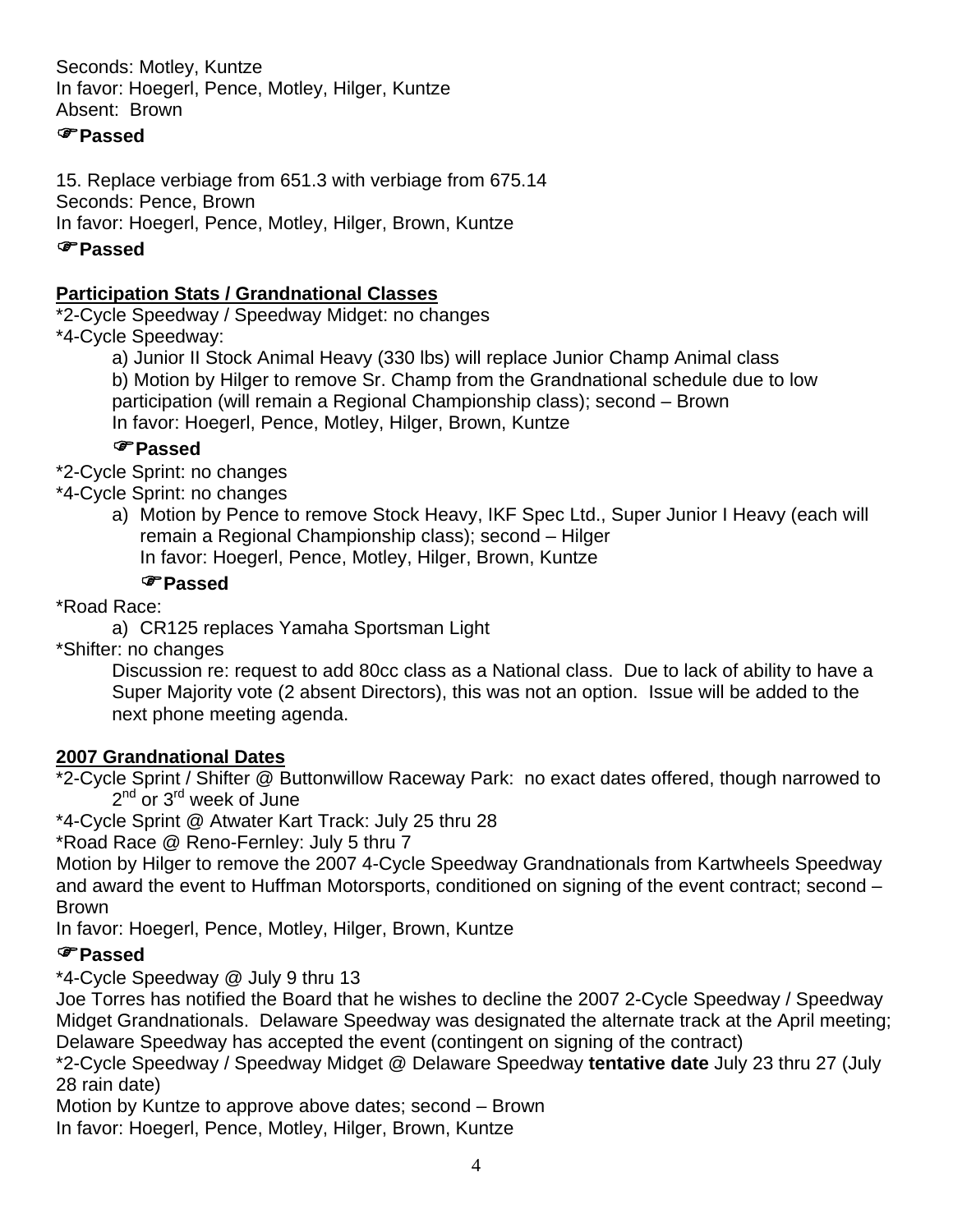## **Grandnational Local Option classes**

\*2-Cycle Sprint / Shifter: promoter requested to delay selection until Local Option classes for 2007 season in Region 7 are selected

\*4-Cycle Sprint: Masters Heavy (flathead) and Super Jr. II Heavy (flathead)

Motion by Pence to approve the requested 4-Cycle Sprint Grandnational Local Option classes; second – Brown.

In favor: Hoegerl, Pence, Motley, Hilger, Brown, Kuntze

#### )**Passed**

\*4-Cycle Speedway: Super Stock Heavy @ 390 (driver must weight at least 200 lbs., 16 + years); Junior I Animal @ 270 lbs, 8 to 11 yrs. with Rookie Restrictor; Animal Blue Wazoom, pending weights and rules to be provided. Second – Brown

In favor: Hoegerl, Pence, Motley, Hilger, Brown, Kuntze

# )**Passed**

#### **2008 Grandnational Bidders**

Note: the following tracks have indicated their intention to bid on the 2008 event; questionnaires will be forwarded to all tracks. Selection of host tracks will be completed at the Spring 2007 BOD meeting. Lehmann noted that starting with the 2008 events, a \$3000 security deposit will be required to accompany the signed contract.

2-Cycle Sprint / Shifter:

\*Karting Ventures @ CalSpeed Kart Track, Fontana, CA

\*No. NV Kart Club @ Desert Park Raceway, Reno, NV

\*Santa Maria Karting Assoc. @ Santa Maria Kart Track, Santa Maria, CA

\*Portland Karting Assoc. @ McMinnville Raceway, McMinnville, OR

\*Tri C Karters @ TBD

4-Cycle Sprint:

\*Santa Maria Karting Assoc. @ Santa Maria Kart Track, Santa Maria, CA

\*Portland Karting Assoc. @ McMinnville Raceway, McMinnville, OR

2-Cycle Speedway / Speedway Midget:

\*Tri County Karters @ Delaware Speedway, Delaware, IA

4-Cycle Speedway:

\*Tri County Karters @ Delaware Speedway, Delaware, IA

\*Wavelink Raceway Park @ Wavelink Raceway Park, Lincoln, NE

\*University Plains Speedway @ University Plains Speedway, Brookings, SD

\*Rolling Thunder Kart Club @ Rolling Thunder Speedway, Huron, SD

Road Race:

No tracks have submitted intentions to bid at this time

# **Letters from membership**

a) From William Busacca re: inequity of 450 four stroke motors in ICE class. Asked they be moved to FKEIII class or tighten current 450 engine specs. Board will take under advisement.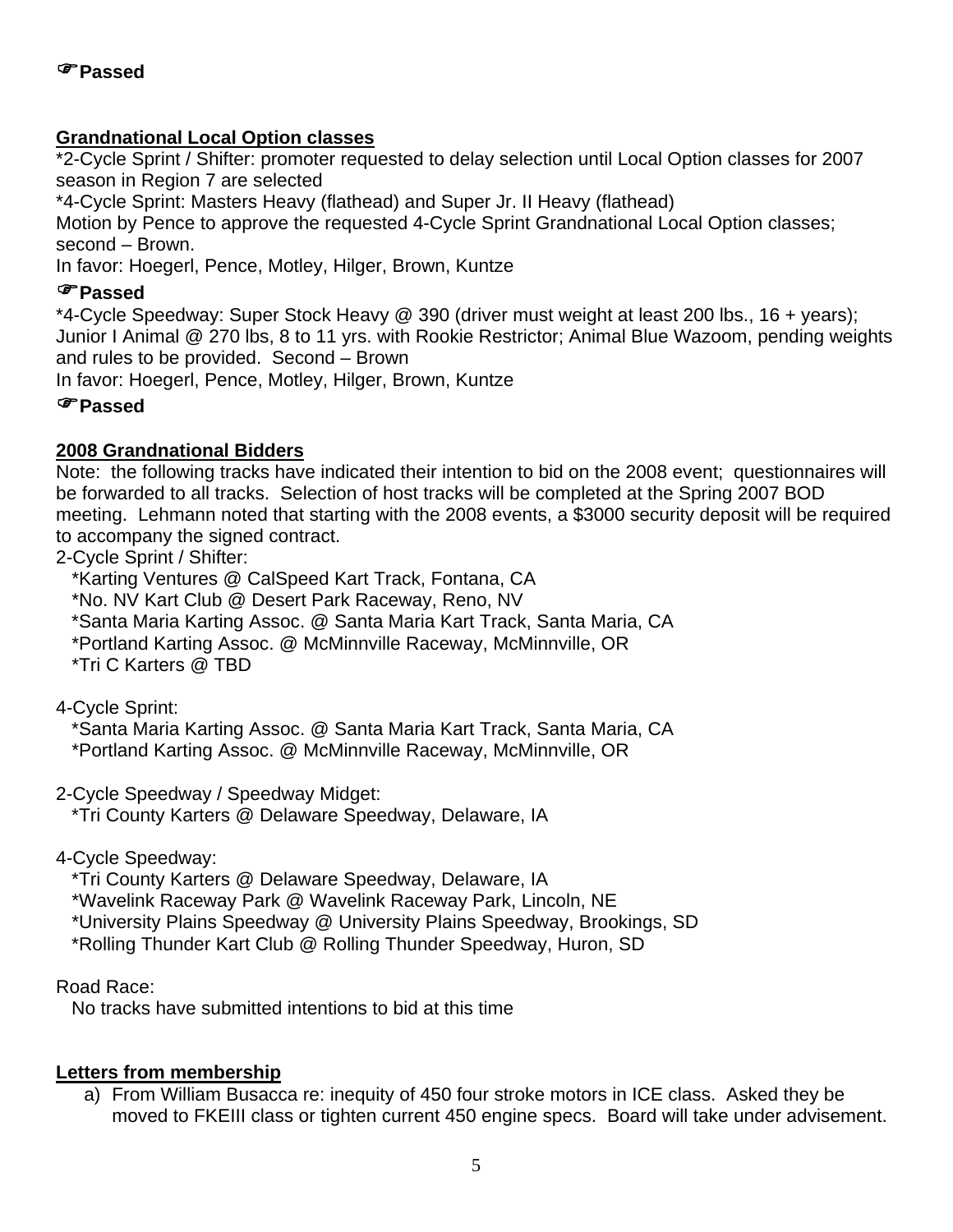b) From Chris Scribner (with supporting letters from Mr. John Loucks and Mr. Ron Emmick) re: incident between Scribner and Veloz; Scribner was black flagged as a result of the incident. Brown has talked with all parties involved; his recommendation is that no penalty is needed at this time. Board is aware if further issues arise.

Motion by Brown to send warning letter (114.1.2) to both parties; second – Kuntze In favor: Hoegerl, Pence, Motley, Hilger, Brown, Kuntze

# )**Passed**

- c) From Don Moormeister: complimenting Brown, Rob Niles and all tech crew at the 2-Cycle Sprint Grandnationals re: decisions made at that event.
- d) From Chris Villarreal re: his comments on the 2-Cycle Sprint Grandnationals; Board acknowledged his comments. Brown clarified that there was no disqualification (loss of Duffy) for improperly attaching weight to the kart.
- e) Re: Matta / O'Leary matter: Letter of apology from Tye Matta re: physical altercation at a Region 7 event in June. Kuntze recommended 1 year probation from year of incident; noted O'Leary is not an IKF member, but would be sent similar letter that he would not be allowed to attend IKF races if further incidents arise. (Note: Matta is currently on probation pending opportunity for Board to look further into the situation) Brown suggested short term suspension because incident involved physical violence. Pence and Hilger both noted agreement with Brown.

Motion by Brown to suspend Matta for three months (starting today), and to send a letter to O'Leary that he is on probation re: attendance at IKF insured events for a one-year period. Second - Motley

In favor: Hoegerl, Pence, Motley, Hilger, Brown, Kuntze

# )**Passed**

- f) From Dan Steiber Re: 40 lap rule; Hilger to address issue in Speedway Committee report.
- g) From Jim McMillan / Russell Pool re: Road Race Grandnationals. Pence explained it was announced each day the final lap of each race would be visually scored, with the first nose across the line the winner. No action taken by the BOD to change race results.
- h) From Dan Allen, Diam Thompson, Bob Thompson, Tom Agan, Chuck Trickle Re: 4-Cycle Sprint bodywork. Discussion by Board, with no action taken.
- i) From Eddie Fiore re: Kid Karts. No action taken.
- j) From Mr. Edd, Mr. David Brennan, Mrs. Carrie Snyder, Mr. Doug Day, Mrs. Mary Paroline re: location for 2007 4-Cycle Speedway Grandnationals. Board voted to award the event to Huffman.
- k) From Mr. Rod Verlengiere recommending Mr. James Lauer appointment to BOD; tabled to January 2007 agenda.
- l) From Mr. Gary Lovotti re: Snow incident at Prairie City. Motion by Pence to suspend Mr. Clayton Snow from IKF for a period of 1 year, commencing September 24, 2006 (114.1.1 & 114.1.2). Second – Kuntze. In favor: Hoegerl, Pence, Motley, Hilger, Kuntze

Absent: Brown

# )**Passed**

m) From Mrs. Julie Kuntze Re: Ennis incident at Region 7 Sprint event. Motion by Pence to suspend Mr. Ennis for a period of three months, commencing September 24, 2006, followed by a 1 year probation from the date of the incident; second – Hilger In favor: Hoegerl, Pence, Motley, Hilger Absent: Brown Abstain: Kuntze

)**Passed**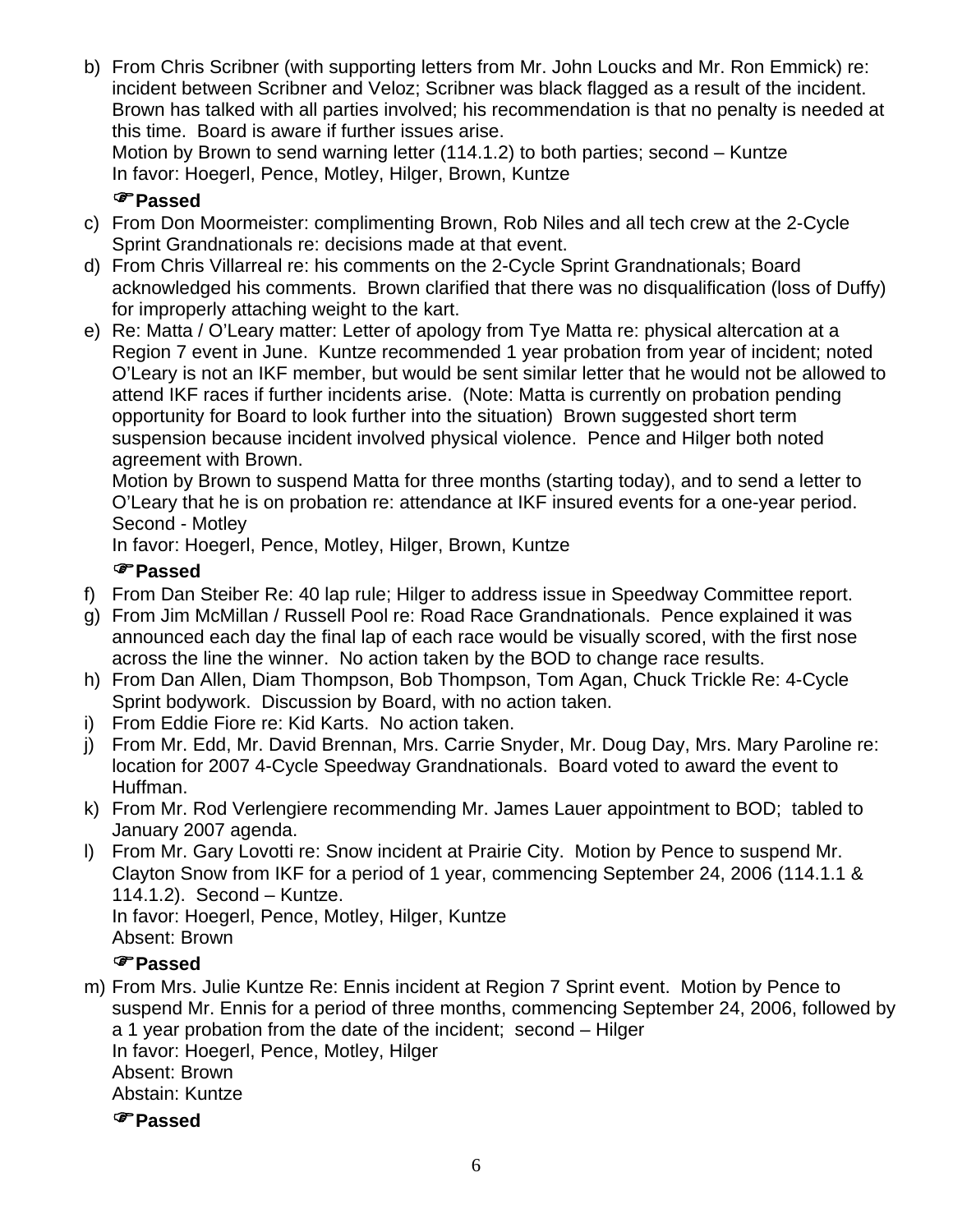n) From Jimmy Butts re: Dons incident. at Region 4 Speedway event. Motion by Motley to place Cody and William Dons on probation for a period of 1 year commencing September 3, 2006 (114.1.2 & 114.1.3). Second – Kuntze In favor: Hoegerl, Pence, Motley, Hilger, Kuntze Absent: Brown

# )**Passed**

- o) From Mr. Steve Peters re: Armadillo Rib Vest; letter of thanks for input to be sent
- p) From Bobby Cantrell re: Region 4B Speedway Engine DQ; letter to be sent
- q) Letter from Mr. William Carr re: Tweels; no action taken

# **Discussion from the Floor**

 Don Durbin spoke to concerns of Kid Karts and newcomers to karting. Dads and drivers are unaware of race procedures, flags, rules, etc. Suggested a form for dads and drivers that would require they read the rules and acknowledge their understanding of them. Hilger questioned whether tracks in his area are running the Kid Kart class as a competition, or as a learning experience. Durbin noted this varies from tracks, as does compliance with IKF tech/rules. Pence explained similar concerns arose in TAG Shifter racing some years ago, a licensing was implemented, but local tracks did not adhere to the program; "it has to be implemented at the grass roots to work." Tracks will not turn people away; reality is that there is nothing IKF can do to force clubs to adhere to a program. IKF sanctioned tracks do receive a form that requires this education; to legally run Kid Karts as part of the IKF program, tracks must sign this form indicating adherence to the procedure with new drivers. Motley discussed Region 7 Kid Kart program (competitive program). "When Kid Karts started, I was of the opinion it should be an exhibition type program. I've modified my opinion after seeing the programs." Motley explained that unfortunately, many potential karting families have been lost because local clubs didn't adhere to tech rules/procedures; rampant cheating without tech turned people off. Region offers drivers option of running as a competition or as an exhibition. "When they built the second kart, it became a race class."

# **Tech Committee Reports**

# **\*2-Cycle Committee** (Chairman: Hoegerl)

 Motion by Hoegerl to amend 603.1.4 to include after "no coatings, no painting…" add "no stickers, or attempt to insulate air box." Continue with remainder of rule as in current rule book. Second – Motley In favor: Hoegerl, Pence, Motley, Hilger, Brown, Kuntze

#### )**Passed**

**\*4-Cycle Committee** (Chairman: White)

**(Additions to the rules are shown in bold)**

700.2.12 Delete all. This is covered in 701.6

700.2.13 Renumber as 701.8.17 and move to proper place.

Renumber beyond 700.2.13

701.4 In the first sentence delete "and coil air vane." Add as second sentence, "**Coil Air Vane is optional.**"

701.20 Replace all with: Tech for stock intake valve seat, 30 degree angle, one angle, 1.005" ID no go, **.994" ID minimum. There must be a flat top surface at the edge of the seat from which to measure valve seat height.** Valve seat insert must remain unaltered and untouched. No addition of material allowed. Port inlet .880" max no go. Port may be pressure tested if necessary.

701.25 Add, as second sentence: **There must be a flat top surface at the edge of the seat from which to measure valve seat height.** 

716.13 Add at end **B & S "Fire Ring" head gasket is legal.**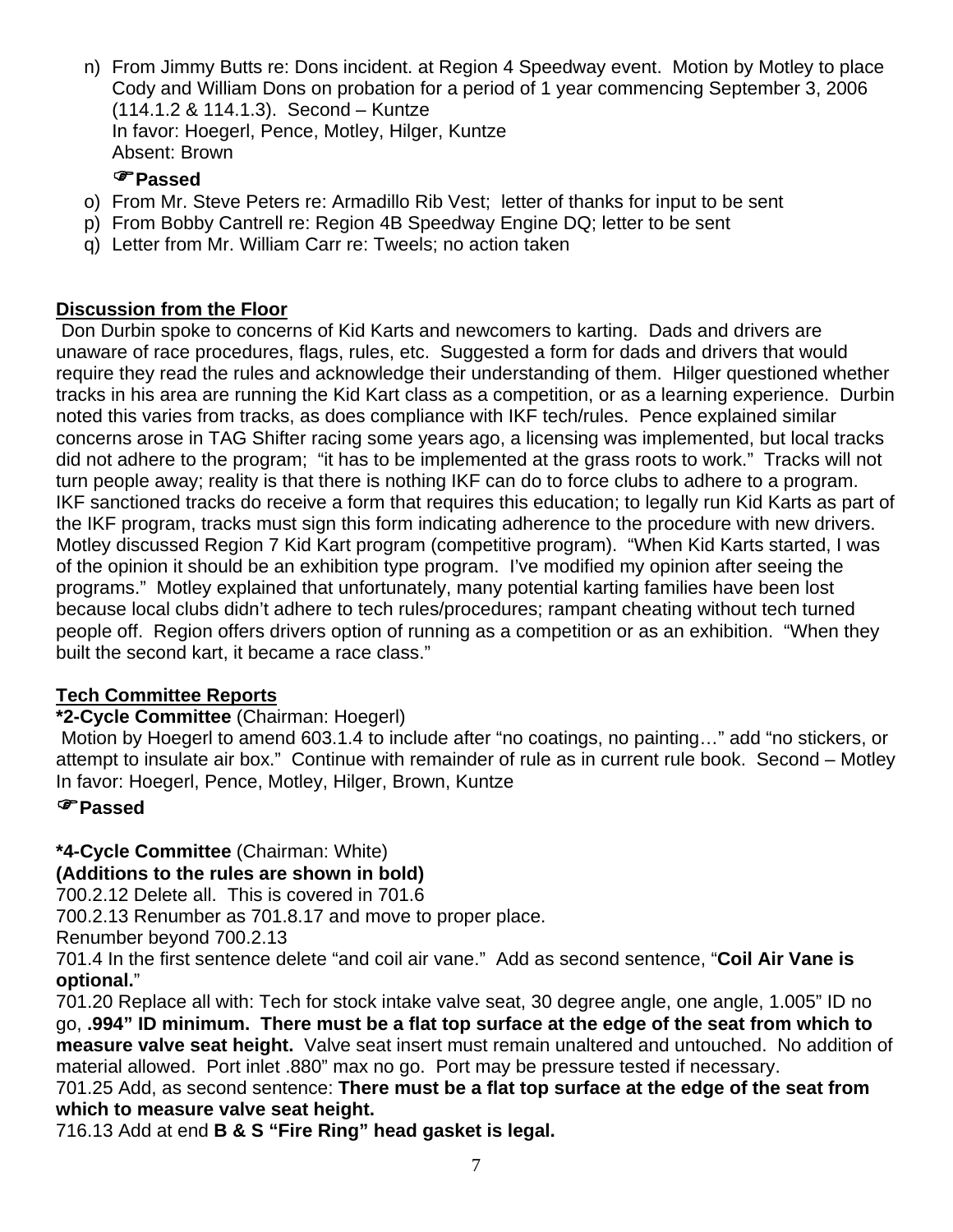716.19 Delete "part #555558."

716.19 Add as second sentence **Head with steel insert at exhaust side front heat bolt area is legal.** 

716.26 Change all to: Unaltered stock B&S coil or **B&S PVL 4 legged** coil is legal. **PVL coil must be used with PVL flywheel).** Attachment bolts must not be altered.

716.26.3 Add at beginning of second sentence: **For 2 legged coil,**

716.28 Change all to: B&S JR Racecar billet flywheel with plastic **fan or B&S PVL steel center, aluminum rim flywheel** with plastic fan allowed. **(PVL flywheel must be used with PVL coil).** Plastic fan is mandatory. No machining, glass beading, sandblasting, painting or coating of flywheel is allowed. Minimum factory overspray is allowed.

716.28.3 Change all to: Minimum weight of JR Racecar flywheel with fan and bolts is 4 pounds, 8 ounces. **Minimum weight of PVL flywheel with fan and bolts is 4 pounds, 4 ounces.**

716.37 Delete "Block may not be machined on intake or exhaust port gasket surface."

717.2.1 Change first sentence to: Factory header is required to be run as supplied with factory paint or no paint, may not be repainted, coated, plated, etc. **Header may be wrapped with suitable fabric from head flange to the welded on braces. Tech personnel may require wrapping to be removed at any point in the event.**

717.3 Delete "Bracket is available…from IKF Office."

717.7 In first paragraph, delete the last sentence. Delete the whole paragraph beginning Important Clutch Warning.

717.11.2 Delete after title

Add 717.11.2.1 **For 2 legged coil and cast iron flywheel:** With the right edge of the magnet (not the magnet holder) aligned with the right edge of the notch on the bottom of the right leg of the coil, the motor must be from 23 degrees BTDC to 27 degrees BTDC. See Fig 717.11.2.

Add 717.11.2.2 **For PVL coil and flywheel: With the left edge of the right coil leg aligned with the right edge of the right magnet, the motor must be from 23 degrees BTDC to 27degrees BTDC. See Fig. 717.11.3.** 

717.15 Add as second sentence: **B&S "Fire Ring" head gasket is legal.** 

717.16 Add on first line: **Head with steel insert at exhaust side front heat bolt area is legal.**  Add **717.16.7.5 Minimum valve length is 3.354". Maximum valve length is 3.390".** 

717.17 Change all to: Unaltered stock B&S coil or **B&S PVL 4 legged** coil is legal. **PVL coil must be used with PVL flywheel.** Attachment bolts must not be altered.

717.18 Change all to: Stock cast iron flywheel **or B&S PVL flywheel** is legal. **PVL flywheel must be used with PVL coil.** No machining, glass beading, sandblasting, painting or coating of flywheel is allowed. **Minimum factory overspray is allowed.**

717.18.1 Change all to: Cast iron flywheel: Chipped fins due to poor casting are legal. Completely broken fins are not allowed. May be run with or without starter ring gear.

Change 717.18.2 to: **PVL flywheel: Plastic fan is required. Fan must be attached with 2 shoulder bolts. May be run with or without starter ring gear. Minimum weight of flywheel with fan and ring gear and attaching bolts is 4 pounds, 6 ounces. Minimum weight of flywheel, with fan, but without ring gear with attaching bolts is 4 pounds, 4 ounces. If modification to flywheel is suspected, fan and ring gear should be removed for inspection and the minimum weight of the bare flywheel is 3 pounds, 13 ounces.** 

Add 717.18.3 which is the current 717.18.2 renumbered.

Motion by Pence to adopt proposed changes; second – Brown

In favor: Hoegerl, Pence, Motley, Hilger, Brown, Kuntze

# )**Passed**

Motion by Hilger to adopt the rules for 719 Briggs & Stratton Limited Modified Animal Rules as presented by White; second – Pence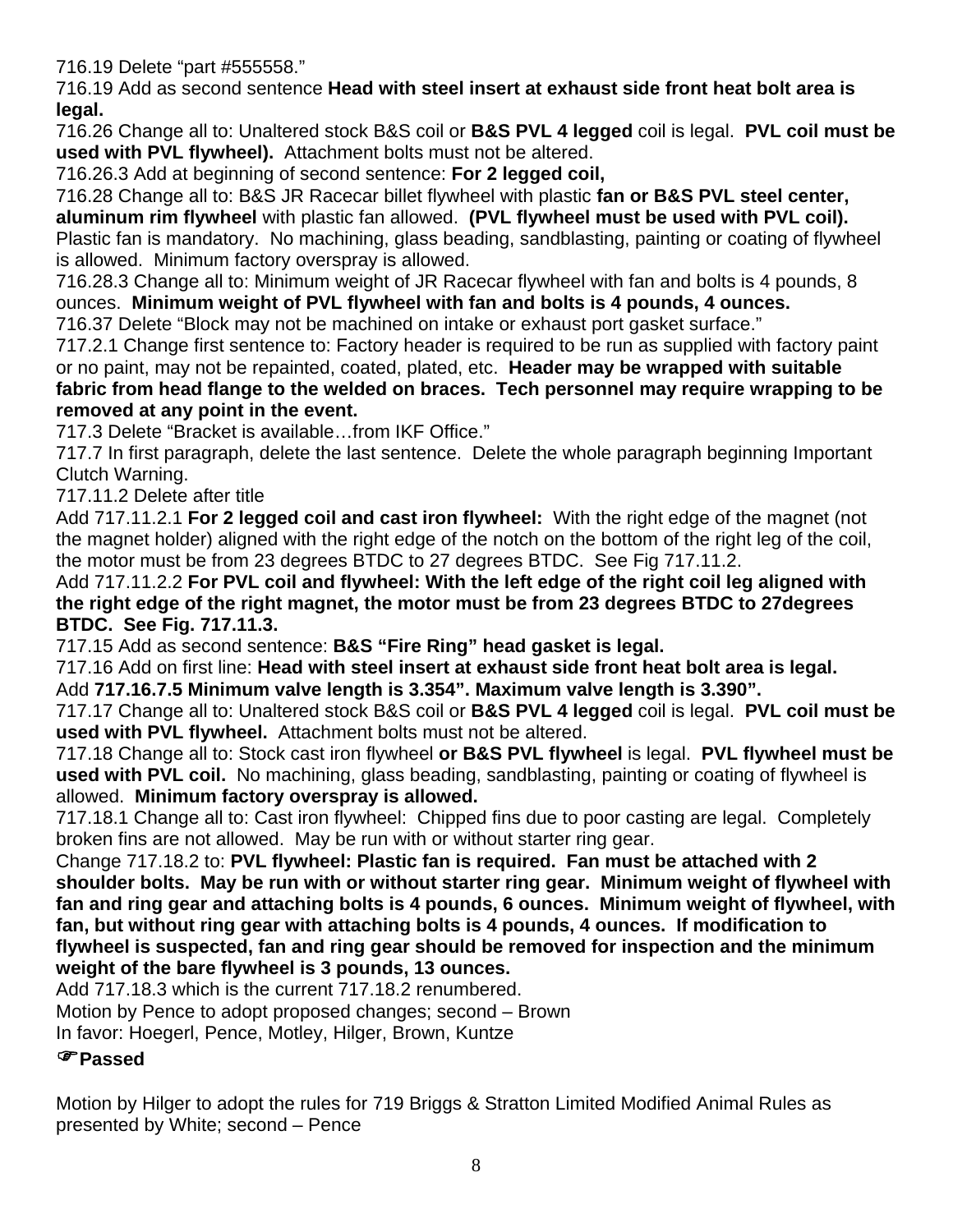Briggs & Stratton (B&S) Model 124-432 Type 8001/2

All parts must be Briggs & Stratton factory parts unless otherwise noted in these rules. No machining or altering of parts permitted.

**719.1 Shrouds& Covers:** Engine shroud must be the Heavy gauge one from B&S. Taping of flywheel screen allowed. Plastic cover & mounting bracket may be removed.

**719.2 Header & Silence;** Any header may be used, silencer must be (RLV B91MO Modified Muffler). Studs or bolts allowed to fasten header to head. Must be safety wired at head and muffler header brace mandatory.

**719.3 Air Filter;** Filter & adaptor non-tech.

**719.4 Carburetor;** Any HL Tillotson or Zama WIT820 carb with butterfly throttle assembly. Venturri .900" no-go. Carb must be stock appearing with single or double pump stacks of original style on top of carb. Auxiliary full ring not allowed. Fuel Pump must be vacuum operated.

**719.5 Intake Manifold;** non tech, except no atomizer intakes.

**719.6** Stock electronic ignition only. There must be resistance from plug wire to ground. Resistance must be between 3000 ohms min. & 6000 ohms max. Resistance must be checked after 10 minutes if correct reading is not attained on first check. (PVL ignition is legal when it becomes a production item.)

**719.7 Starter:** Recoil or electric any starter nut allowed. Starter cup must be removed if not in use. **719.8 Flywheel:** B&S Billet flywheel or PVL flywheel with plastic fins only permitted. No cast flywheels allowed. Any key or no key is allowed.

**719.9 Camshaft:** Any camshaft, lifters, retainers, valve springs, keepers allowed. Max lift .310". Maximum valve lift .307" taken directly off the valve retainer at zero lash. Max Duration at .050" – 248 degrees. Max duration at .200" – 153 degrees with zero lash.

**719.10 Ball Rocker;** must be stock, diameter .600" +/- .010".

**719.11 Push Rods;** must be stock. Diameter .185" to .190" Length is 5.638" to 5.656".

**719.12** Four and only four stock head bolts mandatory.

**719.13 Head Gasket;** Stock B&S or after market composite material allowed. No aluminum, copper, or 0-ring gaskets allowed.

**719.14 Cylinder Head Plate;** must be stock, bolt on reinforcement plate allowed. No welding on stock plate allowed. Large bolts maybe used to attach replacement plate.

**719-15 Rocker Arm Studs;** must be stock. Top of stud may be cut off.

**719-16 Rocker Arms;** Stock rocker arms only – no modifications allowed. Minimum length 2.865". **719-17 Valves;** stock valves, one angle only, no polishing or lightening.

**719.17.1 Intake** Valve 45° face, head diameter 1.055". 1.065" depth of dish in valve .099" - .119". **719-17.2 Exhaust valve;** 45° face, head diameter .935" – .945" depth of dish in valve .0/84" - .104".

**718.18 Cylinder Head;** Stock Animal head as shipped from B& S factory only. Head gasket surface may be machined. Minimum depth to floor of head - .310".

**718.19 Valve Seats;** Stock B&S seats mandatory.

Int. Seat Diameter; .966" – .972"

Exh Seat Diameter, .844"' - .850"

**719.20 Ports:** Porting allowed but no welding or additional material in ports. Stock inlet and valve seat diameters must be maintained. Valve guides may be replaced with bronze inserts.

**719.20.1 Intake** inlet port .918" no-go.

**719.20.2 Exhaust** outlet .980" no-go.

**719.21 Deck/Piston Clearance;** Pop out max .010" at center of piston parallel to wrist pin.

**719.22 Cylinder Bore;** No circular or machined grooving of cylinder is allowed. No plating allowed.

**719.22.1** Bore Diameter; 2.690" to 2.725", approximately .035"over.

**719.23 Stroke;** Max stroke 2.204"

**719.24 Piston;** Any flat top piston & wrist pin allowed. No dome piston allowed.

**719.25 Connecting Rod;** Any rod allowed.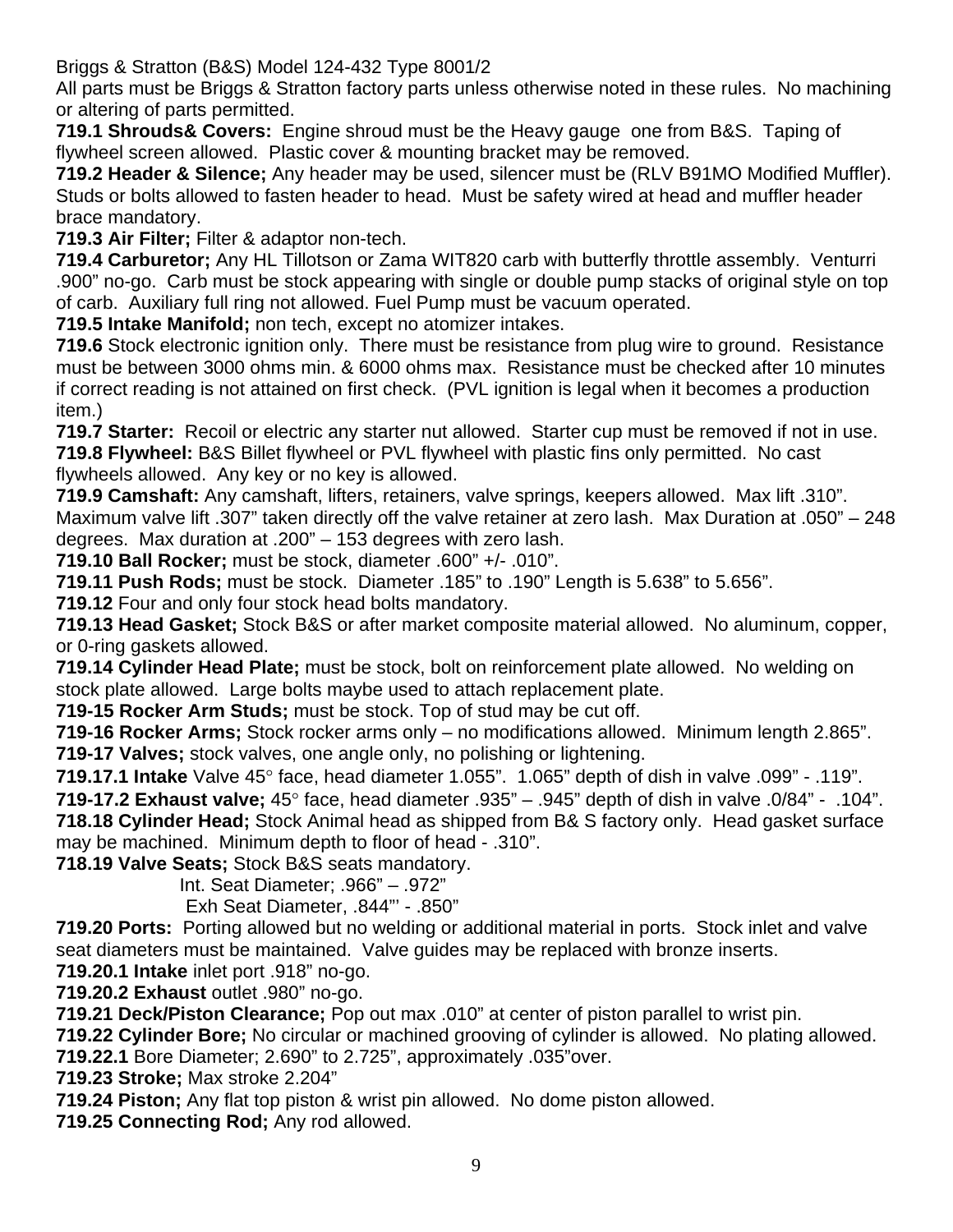**719.26 Crankshaft;** Stock B&S crank with stock timing gear installed in stock location only. Minor grinding for clearance of camshaft allowed. No other alterations allowed.

**719.26.1** Crank Journal diameter 1.094" to 1.100".

**719.27 Block;** Must be stock with no alterations. May be repaired from broken rod damage, providing the repair does not constitute a functional modification of original block. No welding from cooling fins upward.

In favor: Hoegerl, Pence, Motley, Hilger, Brown, Kuntze

# )**Passed**

# **Speedway Committee** (Chairman: Hilger)

Motion by Hilger to increase maximum laps by 10 laps to each current maximum listed at 407.01.2; motion died for lack of a second.

Motion by Hilger: 408.6.2 Change second sentence. Now reads, If one or more sets of heats are completed, normal points will be awarded. Change to: If all classes complete one set of heat races, normal points will be awarded. Any class that completes both sets of heats will be scored as such even if all classes do not complete the second set. Reason: There is some confusion as to the second set of heat races. Second – Brown

In favor: Hoegerl, Pence, Motley, Hilger, Brown, Kuntze

# )**Passed**

Motion by Hilger: 105.2.1.21 Ballast: Add: All weight or ballast must be white. Second – Motley In favor: Hoegerl, Pence, Motley, Hilger, Brown, Kuntze

# )**Passed**

Motion by Hilger: Add at 106.10: **Fire Safety**. The use of open flames to treat or pre-heat tires is prohibited in the pit or grid area. An area away from fuel or other flammables must be designated for welding. No smoking is permitted on grid and in pump-around areas. No fuels, lubricants or other hazardous substances may be disposed of in the restricted/pit area except in containers specifically designated for such purpose. Failure to comply will subject individual to suspension of membership priviledges. Second – Motley

In favor: Hoegerl, Pence, Motley, Hilger, Brown, Kuntze

# )**Passed**

# **\*Shifter Committee** (Chairman: Motley)

Recommends that IKF follow the CIK rules re: upcoming ICC homologation – indications are there will be no new motors, rather minor changes to current motors.

Reported on proposed 80cc class requested from Rus Dyer and Steve Doty; noted concerns with cylinder, ignition and gear box. Motion by Motley to accept the current set of rules for Formula 80 Stock in Road Race; Second – Brown.

**657.1 Allowed engine:** Honda CR80

**657.1.1 Top end:** Cylinder and head must be OEM CR80. There will be NO grinding, sandblasting, or any treatment of any port. There will be no addition or deletion of ports and addition of material is prohibited.

No "o-ringing" of head.

Piston/Rings: OEM with stock finish on piston.

Head/combustion chamber volume minimum 8.0cc with IKF tech tool.

**657.1.2 Bottom end:** Cases must be stock CR80 with no modifications.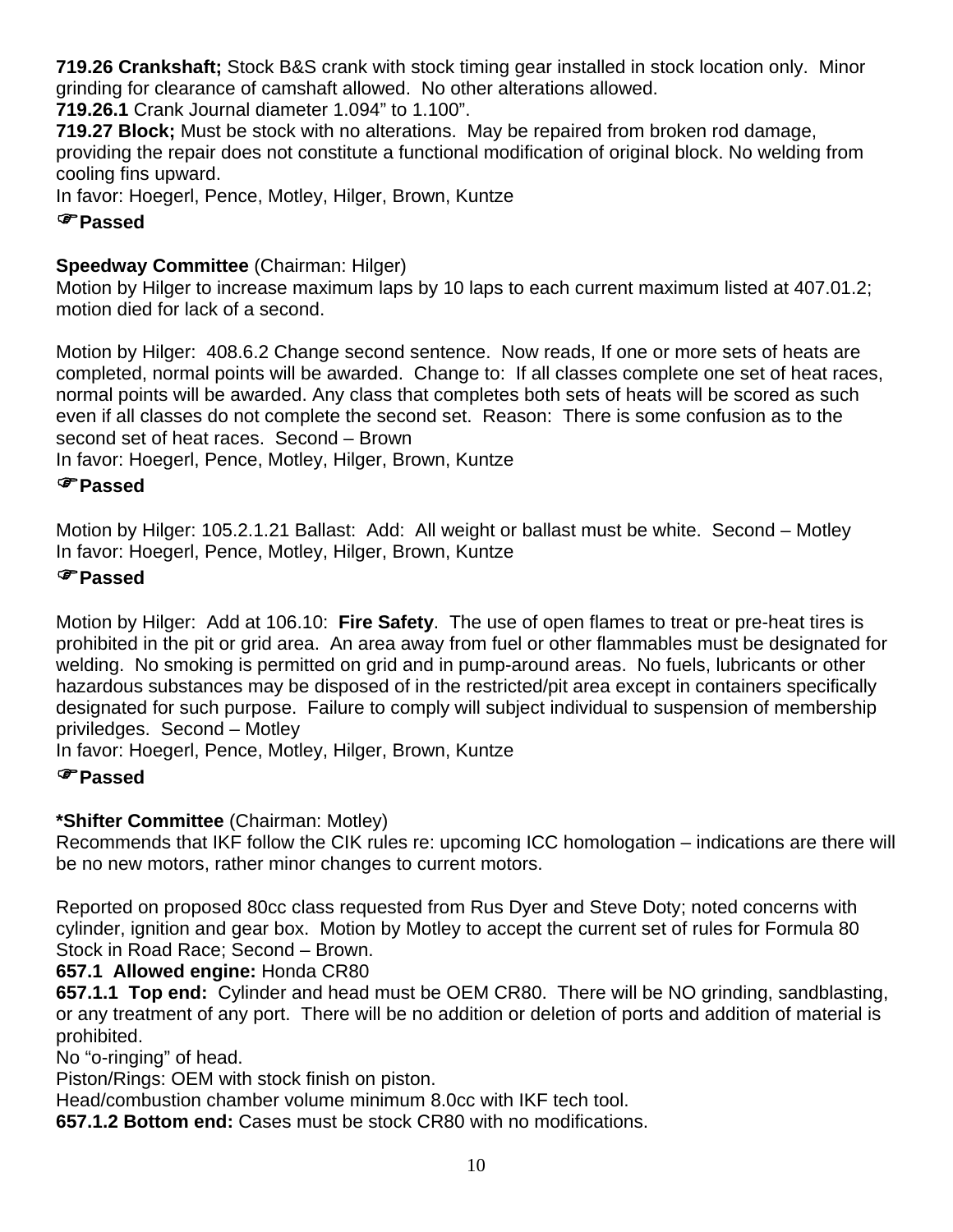Rod and crank must be stock CR80. Polishing is allowed on crankshaft journal only to achieve slip fit in bearings.

Bearings: Non Tech but must be same style and dimensions as stock.

Gaskets and seals: Non tech,

**657.2 Intake system:** Carburetor must be stock Kehin or Mikuni with maximum bore of 28.5mm. Float bowl type only, no pumper type carbs allowed. Carburetor air horn must be stock from air horn to face of slide.

Fuel pump: Must be pulse type only, pump around systems allowed.

Intake manifold/reed block: OEM CR80, no modification allowed.

Reeds: OEM only

**657.3 Ignition system:** CDI box, stator, rotor, key and flywheel and all wires and connectors must be stock CR80. Stator and rotor must be installed in stock location.

**657.3 Exhaust pipe and silencer:** Pipe and header open. Silencer to same specifications as 653.7 **657.3 Clutch and transmission:** OEM CR80 parts and gear ratios only. Aftermarket 3rd gear is allowed. Surface finish of gears is non-tech. Clutch basket, friction discs, floaters and springs are non-tech.

No air or electric shifters allowed. No Ignition kill speed shifters allowed.

One way Sprag type bearings are allowed.

**657.6 Other:** OEM water pumps must be retained without modification.

Motion by Motley to table this issue to the October phone meeting; second – Kuntze.

In favor: Hoegerl, Pence, Motley, Hilger, Brown, Kuntze

# )**Passed**

Motley discussed discrepancy in exhaust port height regulations in Leopard between TAG and National Cup as brought up by Don Durbin. Requested no action be taken until TAG work group discusses at upcoming meeting.

Motley presented letter and explained intent to send letter re: homologation to importers of TAG engines, with deadline and fees to fall in line with other organizations. BOD gave nod of approval to proceed with this process.

Motley presented finalized copy of RFP Request for Proposal) for spec tires in Regional and National Sprint Division. Will be posted on website / printed in Karter News. (See attached copy of RFP). Motion by Pence that proposals will be due to the IKF office December 15, 2006; second – Brown. In favor: Hoegerl, Pence, Motley, Hilger, Brown, Kuntze

# )**Passed**

**Road Race Committee** (Chairman: Brown)

\*302.1.1: Maximum Overall Kart Length – 97" 100cc: Over 100cc 110" \*302.11.12 – Eliminated Motion by Brown to accept these two changes; second – Motley In favor: Hoegerl, Pence, Motley, Hilger, Brown, Kuntze

# )**Passed**

Motion by Brown to add new: 675.12.3: Solid connector pipe allowed in road race classes only; second – Kuntze In favor: Hoegerl, Pence, Motley, Hilger, Brown, Kuntze

# )**Passed**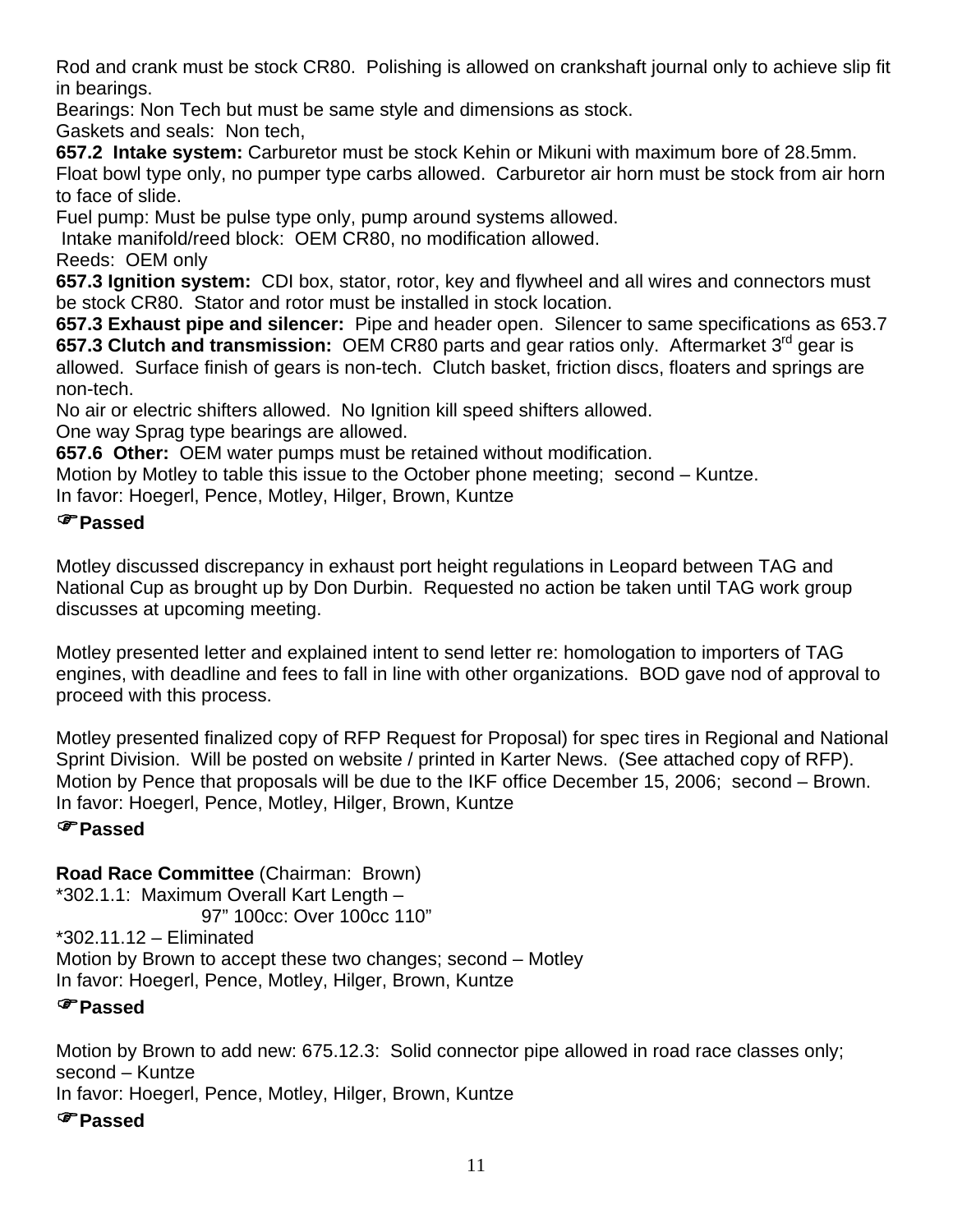Motion by Brown to add new: 675.12.4: In Road Race only, Sonik VX minimum flex length 3.125" (3 1/8<sup>th"</sup>). Sonik TX minimum flex length 3.625" (3 5/8"). Exhaust gasket must be in place; second  $-$ Kuntze In favor: Pence, Brown, Kuntze Opposed: Hoegerl, Motley, Hilger Lehmann broke tie with yes vote.

# )**Passed**

Motion by Brown to add 308.6.6.4 (second paragraph) Rolling starts (if used) - All karts are pre-grided in their assigned order. The grid official gives a 1 min. warning to start. At the end of 1 min. all karts will proceed to the track to complete 1 lap before the green flag start. Any kart unable to proceed on the track course will only be able to start at the rear of the grid. These karts or kart will only be allowed to enter the rear of the grid if stared with in 30 seconds after the 1 minute warning. Karts will be allowed to move directly forward in their grid line up if the kart in front is unable to leave the pregrid. Where applicable, if the flagman moves forward, the green flag can be given after all karts cross the start/finish line at a reasonable pace at the flagman's discretion. If at the start of the green flag lap no green flag is given, the race time will still begin and continue even under yellow flag conditions. Any driver may be penalized finishing positions or up to 1 lap for failure to stay in their assigned starting position. If a kart fails to start on the grid and leave for the warm up lap, the kart will be held by the grid steward in the hot pit until the green flag has been waved signaling the start of the race. **Changes in these procedures may be allowed at the race official's discretion.** Decision of the Race Director or Starter may not be protested. Second – Kuntze. In favor: Pence, Motley, Hilger, Brown, Kuntze

Abstain: Hoegerl

# )**Passed**

Motion by Pence to change 304.3.4: **Ignition:** Open; second – Motley In favor: Hoegerl, Pence, Motley, Hilger, Brown, Kuntze

# )**Passed**

Motion by Brown to change re: Road Race Licensing. 309.1 Requirements: A qualified road race license will be issued if a driver participates and proceeds to post race weight in and tech to receive a finishing position in three IKF insured events. After weigh in, DQ's for weight or post race tech infractions will not eliminate the driver participation requirement. The road racing license shall be issued by IKF and the application shall be subject to final review by IKF. All qualified IKF road racing drivers may compete in IKF road races, speedway and sprint events. Second – Kuntze In favor: Hoegerl, Motley, Hilger, Brown, Kuntze Abstain: Pence

# )**Passed**

Motion by Brown 304.2.5 Add: Number may be mounted on a flat surface parallel to the tires, and within the minimum size requirement (see Section 302.11.9). Second – Kuntze In favor: Hoegerl, Pence, Motley, Hilger, Brown, Kuntze

# )**Passed**

Motion by Brown to allow an aftermarket crank shaft in CR250 (ICE Class), as long as stock stroke and rod length are maintained. Second – Kuntze In favor: Pence, Motley, Brown, Kuntze Opposed: Hoegerl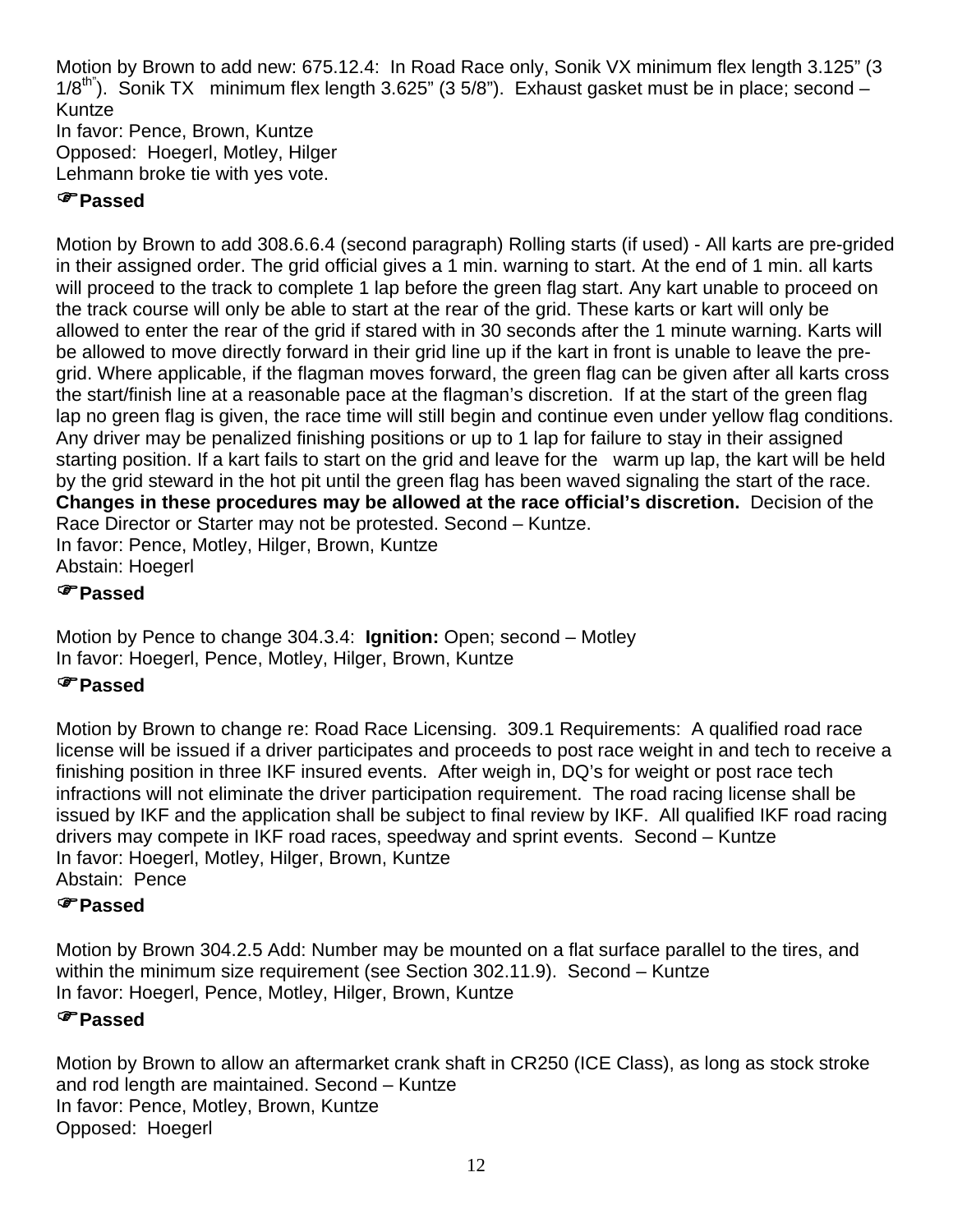Abstain: Hilger

# )**Passed**

Motion by Brown, Transponder Location (to be placed in the 310 section): Transponder will be placed a minimum of 12 inches rearward of the centerline of the top of the left king pin to the leading edge of the transponder. Second – Motley In favor: Hoegerl, Pence, Motley, Hilger, Brown Opposed: Kuntze

# )**Passed**

## **Sprint / Shifter Committee** (Chairman: Pence)

No changes

#### **Rule Book Committee** (Chairman: White)

Motion by Pence, change 105.1.6.3.5: All drivers in all series must wear an unaltered collar-type neck brace designed for motorsports use when on the track (except in Road Racing Laydown style karts). Second – Kuntze

In favor: Hoegerl, Pence, Motley, Hilger, Kuntze

Abstain: Brown

# )**Passed**

Motion by Pence to eliminate 105.2.1.6; Second – Motley In Favor: Motley, Pence Opposed: Hoegerl, Hilger, Brown, Kuntze

#### )**Failed**

Motion by Pence, at 105.2.1.7 remove words "lock washer or double nuts" from this section. It will now read "All metal lock nuts, or bolts drilled and safety wired, are required to fasten brake disc to brake hub." Continue with remainder of current verbiage. Second – Brown In favor: Hoegerl, Pence, Motley, Hilger, Brown, Kuntze

# )**Passed**

Motion by Kuntze, at 700.2.23 edit second sentence to read "This is a safety tech item." Second – **Pence** In favor: Hoegerl, Hilger, Kuntze, Pence Abstain: Motley Absent: Brown

# )**Passed**

Motion by Pence, edit 800.8.2 to read: All Regional point races will be published at least once in Karter News, and/or a mailout from the IKF office, and/or on the IKF website at least 30 days prior to the race.

In favor: Hoegerl, Hilger, Kuntze, Pence, Motley, Brown

# )**Passed**

# **Director Issues**

Motion by Pence, pending approval from the insurance provider, at Regional and Grandnational Sprint and Road Race events, the optional IKF Pre-Race Technical Inspection Checklist, also called Self-Tech, may be used optionally; Second – Kuntze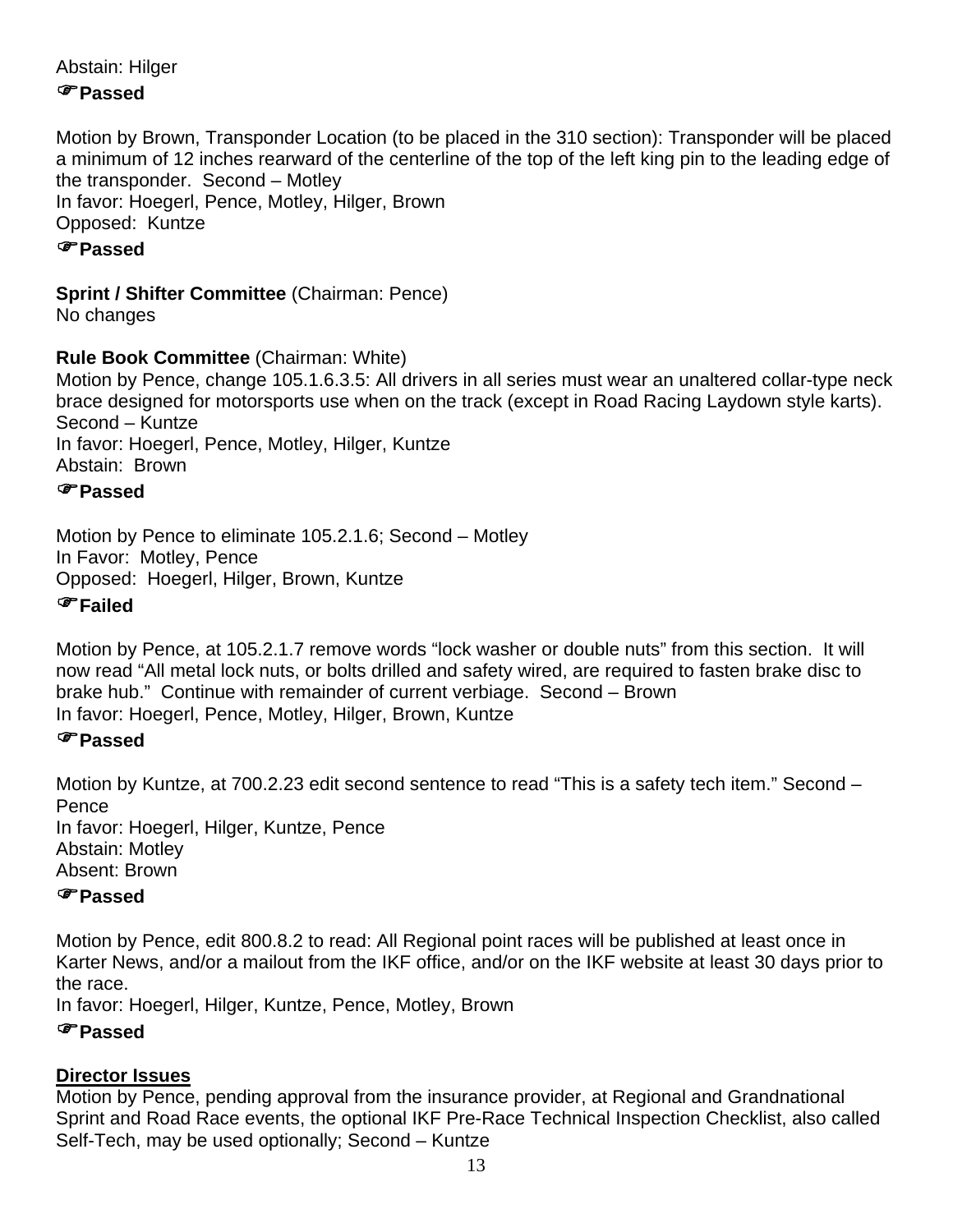In favor: Hoegerl, Pence, Motley, Hilger, Brown, Kuntze

## )**Passed**

Add a note box at the end of Section 100 in the Tech manual and each *Karter News* (as space is available): If you, as a competitor, have any questions about the legality or safety of your kart, please ask the appropriate official at your race (i.e. tech or safety issues ask the tech director, race procedures or general items, ask the Race Director, etc.).

Motion by Kuntze to Change 103.1 to: All Advisory Committee members are appointed by the Board at the January meeting. These committees are, and not limited to, the 2 and 4 Cycle Tech, Sprint, Road Race, Shifter, Tag and Speedway. These committees work with the membership to ensure the competition in the various divisions is level, fair and safe. These committees review the rules for possible updating, adding or deleting and bring their recommendations to the IKF Board in either a proposal at the Spring meeting or recommendations for rulebook changes at the Fall meeting. Second – Pence In favor: Hoegerl, Hilger, Kuntze, Pence, Motley

Absent: Brown

#### )**Passed**

Motion by Hilger to change 104.17.6: change 200 mile limit to 400 miles; also change 104.17.7 to 400 miles. Second – Motley In favor: Hilger, Pence Opposed: Hoegerl, Kuntze Abstain: Motley Absent: Brown Tie vote broken with vote in favor by Lehmann.

#### )**Passed**

Motion by Hoegerl to change 104.14.3 entry funds; entry fee refund to be raised from \$5 to \$10. Second – Pence.

In favor: Hoegerl, Pence, Motley, Kuntze, Hilger

#### )**Passed**

Motion by Motley, Transponder Location (edit 206.2.1 section): Transponder will be placed a minimum of 12 inches rearward of the centerline of the top of the left king pin to the leading edge of the transponder. Second – Hilger In favor: Hoegerl, Kuntze, Motley, Hilger, Brown Opposed: Pence

#### )**Passed**

#### **2007 BOD Meeting Dates/Locations**

January 20-21 @ Ontario, CA April 14-15 @ Dallas/Fort Worth, TX September 22-23 @ Sacramento, CA

#### **Gratitude to Lehmann, Kuntze**

Hoegerl presented gifts to retiring Board members Jack Lehmann and Debbie Kuntze, thanking them for their years of service to IKF.